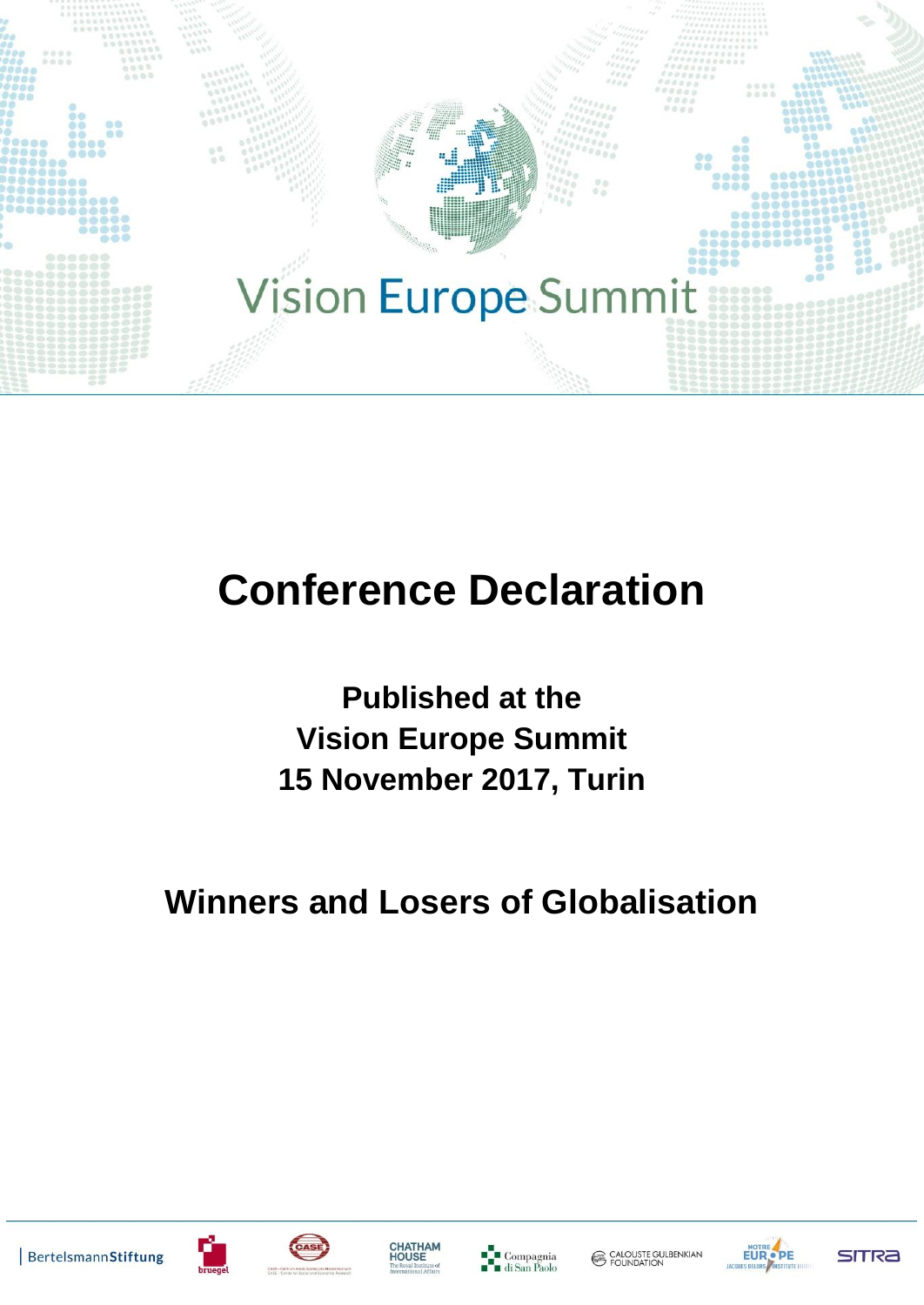

Over the past thirty years, economic globalisation – the deepening interconnectedness of the world economy driven by increasing flows of people, goods, services, capital and information – has transformed the way people work and live. European societies and economies have become increasingly open and integrated, rooted in shared institutions and a level economic playing field. Overall, Europeans are wealthier and more prosperous because of this – trade has grown, goods are cheaper and consumer choice is broader – but the effects have been uneven and not everyone has felt the benefits.

Some fear the changes brought by social and cultural openness and no longer feel a sense of control over their lives. While European demography suggests the need for inward migration, some people feel anxious about the consequences of rising ethno-cultural diversity. In many countries, Europeans are turning to populist parties and protest movements, who have been adept at articulating some of their concerns. Europe now appears to be facing a backlash against aspects of its open vision of economic globalisation, placing pressures on European democracies which already face challenges of political fragmentation, voter turnout and citizen engagement. The EU is affected by these trends, but European integration has also served as a driver of them. There is therefore a need to ensure that economic globalisation makes Europe not just more prosperous but that the benefits of that prosperity are shared across society and across all regions and areas.

Globalisation and its interactions with technological change represent both opportunities and challenges. The pace of change is only likely to accelerate, as technology transforms labour and employment patterns further. European countries will be better placed to handle the competing pressures of an integrating global economy, managing risk and capitalising on opportunities by working collaboratively and collectively. The EU needs a pro-active agenda to make open societies and open economies sustainable.

Here are a number of principles which should guide this agenda:

- **Open economies should be inclusive**. The ambition should be to combine economic integration with greater equality of opportunity and protection for the most vulnerable. The benefits of growth need to be spread across society, and individuals given support in adapting to economic change.
- **Social welfare systems should be designed as an investment,** to ensure a safety net but also to support and empower citizens to succeed in a changing labour market, thus delivering high long-term rates of social return.
- **Progress requires good institutions.** Reform has the best chance of success if it is built upon capable, accountable and responsive institutions which are able to plan for the long term.
- **Prioritise the development of new engines of economic growth**, as only an economically sustainable Europe will be well placed to strengthen social policies. Such







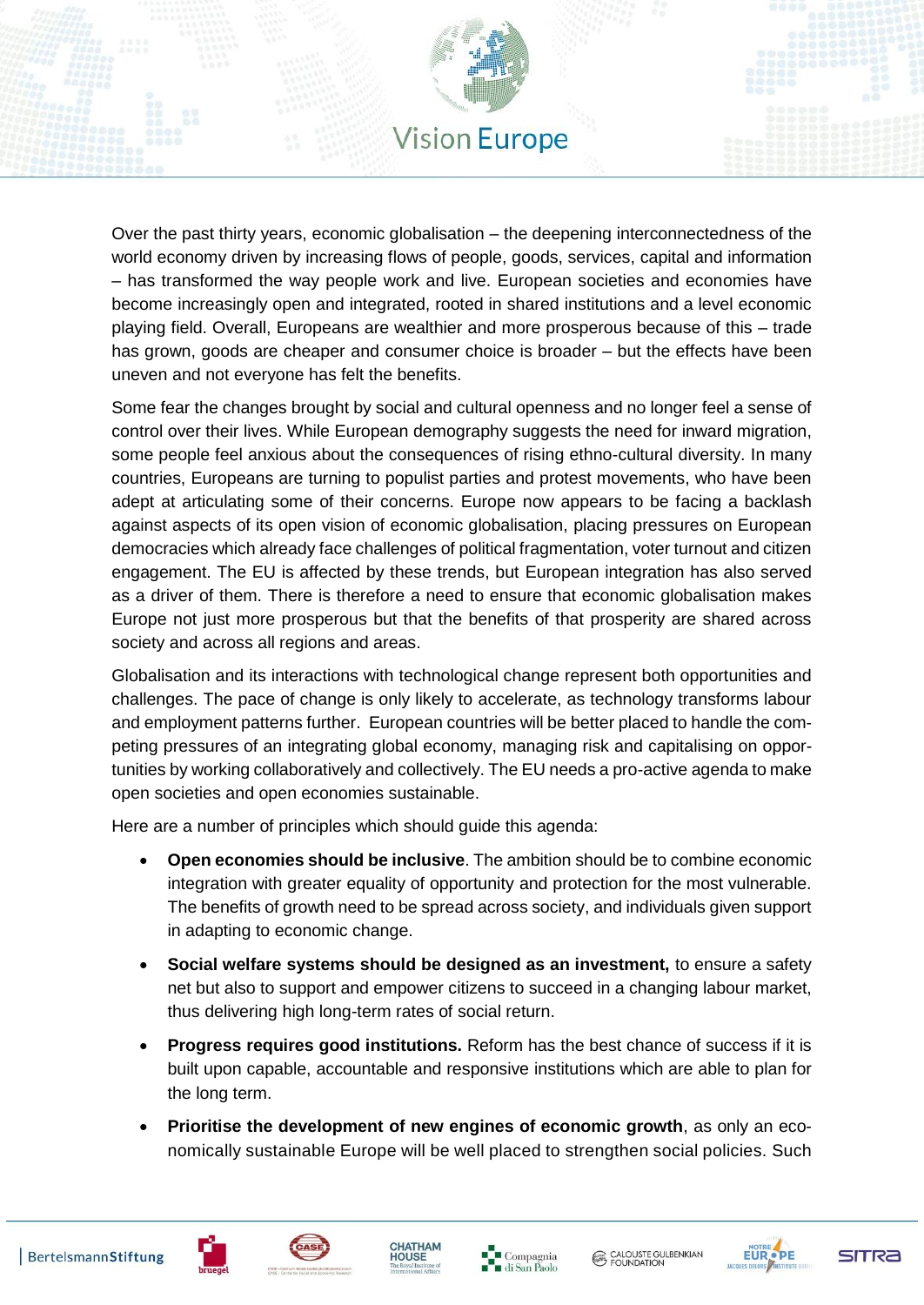

growth must be ecologically sustainable by decoupling resource consumption and environmental degradation.

- **Strengthen democratic processes**, which face challenges in many areas from a lack of institutional trust and voter apathy.
- **The EU's collective strength is a key asset**. The EU offers the best chance through which to devise such solutions, because its scale is large enough to preserve the gains from openness while constituting an arena for the legitimate and viable creation of regulation and standard setting.
- **The EU should support and defend a rules-based international order.** Despite their relatively weak position at present, the EU and its neighbours, including the UK, should continue to do all they can to sustain an international order adhering to a rulesbased system which offers the best chance of addressing global challenges.

Building on these principles and Vision Europe's work over previous years, the following proposals offer positive ways to move forward:

#### At the national level

- **Prioritise social investment** investment in human and social capital to enable people to adapt and thrive amid socio-economic change.
- Focus investment in social infrastructure such as **education, workforce skills and active labour market policies**, which can contribute to improving productivity and support adjustments to the effects of trade-driven and technological disruptions. More detail on these is laid out in our previous work on the welfare state.

#### At the EU level

- **Supply tangible resources to member states to overcome policy lock-ins and prevent systemic competition leading to a race to the bottom between national welfare states.** The EU should be particularly proactive in promoting and incentivising a reorientation of national policies towards social investment.
- **Develop the scope of the European Globalisation Adjustment Fund,** which supports countries when large numbers of workers are being made redundant in a region, and enhance its visibility. It may be possible for the fund to make preparatory investments as well as retrospective investments.
- **Advance EU social policy**
	- $\circ$  Introduce minimum standards for labour market, wage-setting and social inclusion, in order to combat social dumping and facilitate mobility, preventing downward social competition while ensuring free and fair movement of labour and a functional internal market.







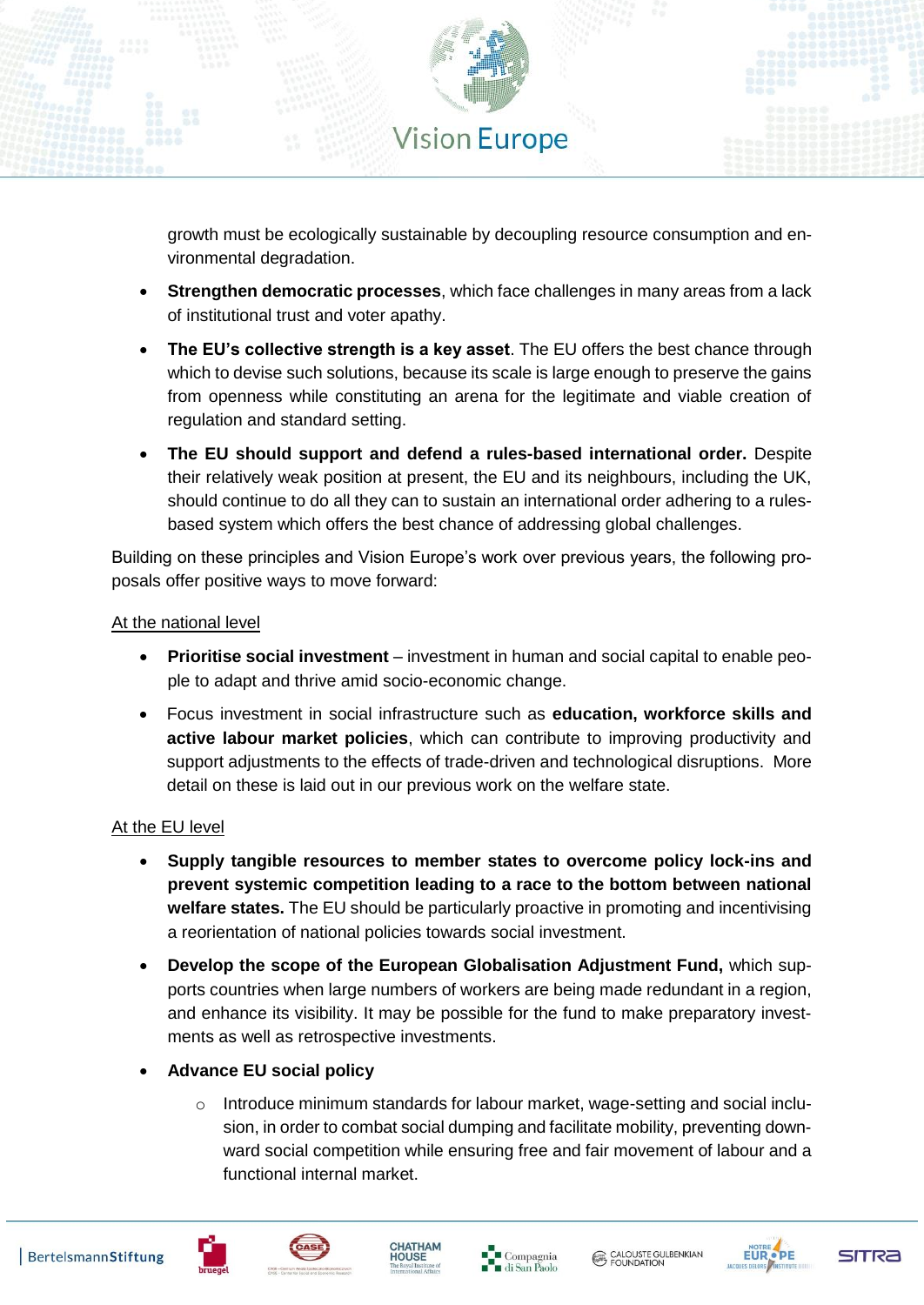

- $\circ$  Increase and better target the EU's resources for encouraging reforms and especially social investment, for example by widening the European Fund for Strategic Investment to cover social as well as physical infrastructure.
- o Improve social governance arrangements within the European Semester.
- $\circ$  Specifically include reforms on social investment in the list of conditions for obtaining "flexibility" in national budgets.
- o Support European social dialogue.
- **Explore a mechanism of European solidarity to absorb shocks**, for example with a European re-insurance of national unemployment schemes, fully considering also possible moral hazard effects.
- **Use structural policy more effectively** to compensate and enable regions and social groups currently losing from trade.
- **Enhance the social dimension of EU citizenship**. Ideas could include a social insurance scheme for mobile workers or an EU fund to ease the impact of mobility on the destination community.

#### At the international level

- **Ensure the EU and Britain remain regional and international partners.** It should be a clear priority for both parties to create a framework which supports deep and close cooperation internationally. The EU and Britain will remain obvious partners in terms of their values, interests and geographic proximity. In the long run, both will benefit from partnering to tackle challenges to the international rules-based order.
- **Maintain the foundations of transatlantic relations, based on shared values and common rules**. Despite current differences in many areas, it is important that these do not derail the broader transatlantic relationship, and that links are maintained across the broad spectrum of institutions. The US and Europe will remain essential partners in managing the global economy.
- **Engage constructively with major emerging economies, in particular China:** The EU should aim to support China in particular in playing an active role in sustaining the international economic order of which it has been one of the chief beneficiaries. It is sensible for the EU to approach China's flagship strategic infrastructure initiative on the 'Belt and Road' positively at this stage. But, in seeking to explore opportunities for a deeper economic relationship with China, the EU should work to ensure that China plays by the rules. Opportunities in the near future could involve a potential investment agreement, based on reciprocity.









**SITRA**